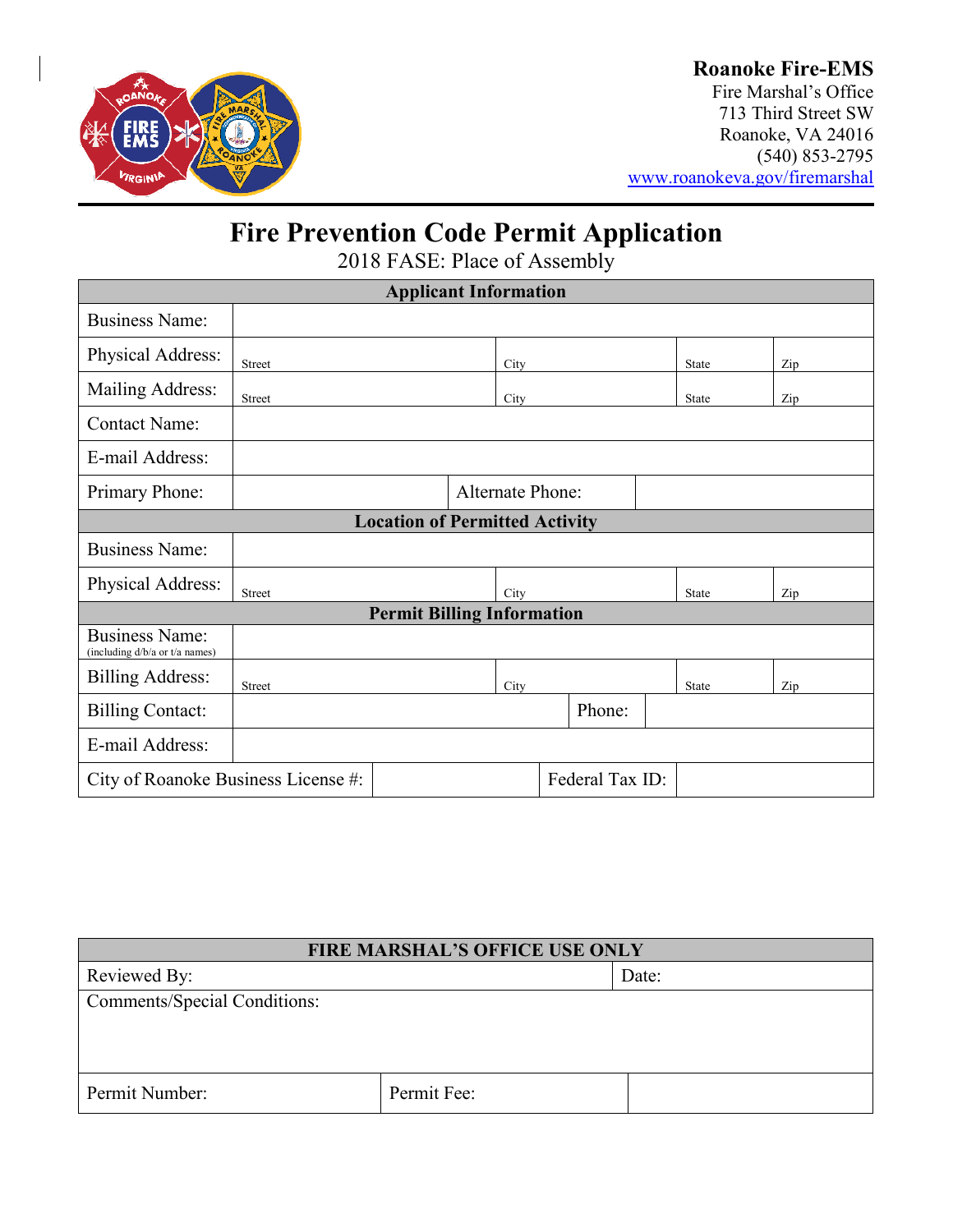## **Application Checklist**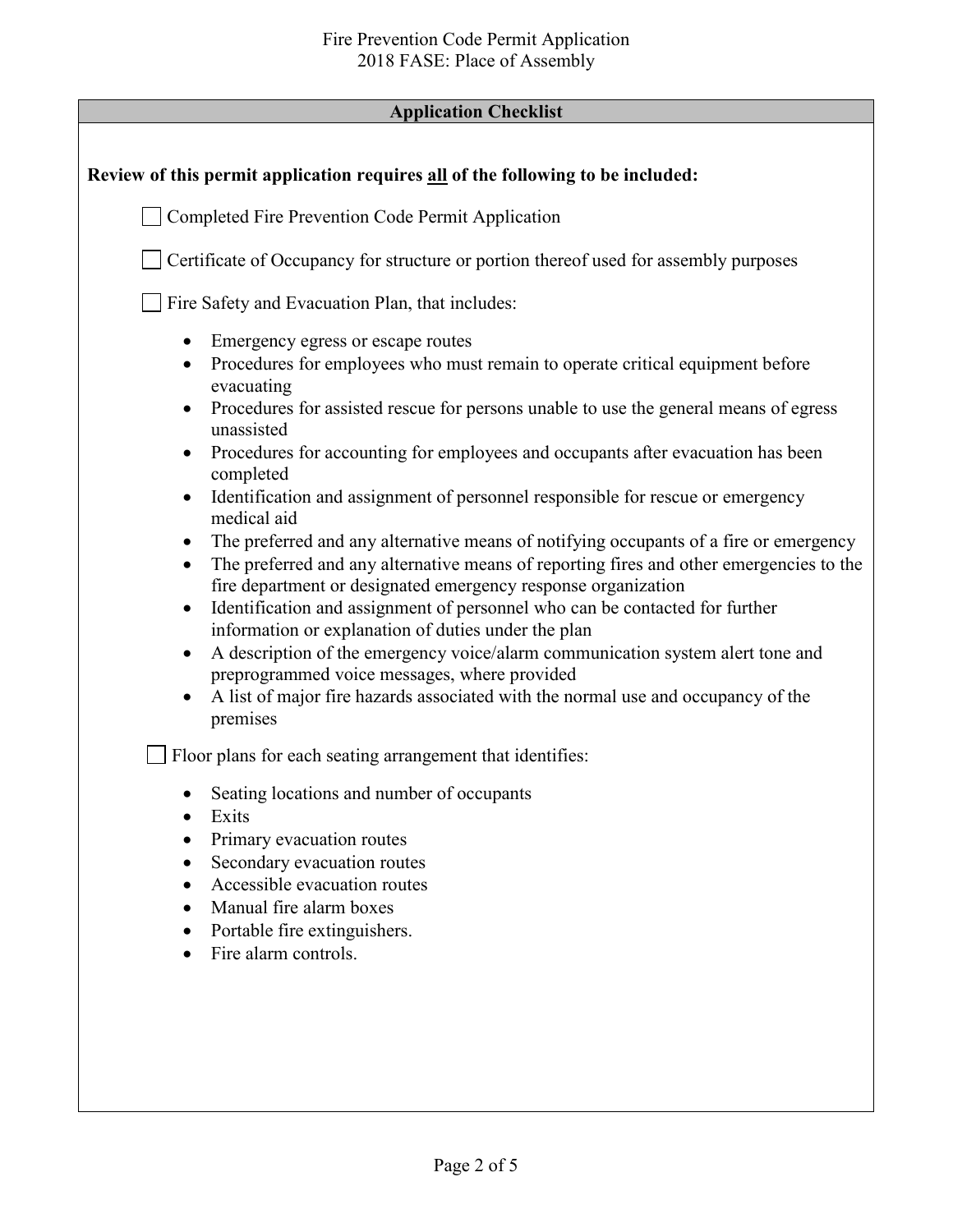### **Permit General Conditions and Acknowledgements**

The Applicant is required to review the following provisions of the Statewide Fire Prevention Code and its referenced standards. After reviewing each provision, the Applicant must initial each item to acknowledge their review and agreement to comply with the requirement. If the requirement is not applicable to the application, the Applicant is to write N/A in place of their initials.

- Applicant will maintain a total number of occupants less than the maximum occupant load associated with the active seating arrangement or the certificate of occupancy, whichever is lower.
	- Applicant will maintain and use a system to manage the occupancy load of the building. This system shall be implemented outside the main entrance and consist of a mechanism to count persons as they enter or exit without obstructing egress. (City of Roanoke Fire Prevention Code §1001.3.1)
	- Applicant shall check egress facilities before any facility used as a place of assembly is occupied to ensure that no element of the required means of egress cannot be accessed, is obstructed, locked, fastened or otherwise unsuited for immediate utilization. (City of Roanoke Fire Prevention Code §1001.3.2)
		- Open flame may not be used without approval from the Fire Marshal's Office.
	- Fireworks or pyrotechnics may not be used without approval from the Fire Marshal's Office.
	- The Roanoke Fire Marshal's Office may conduct inspections during normal business hours, during special event set-up, or at any time during events or when the place of assembly is operating.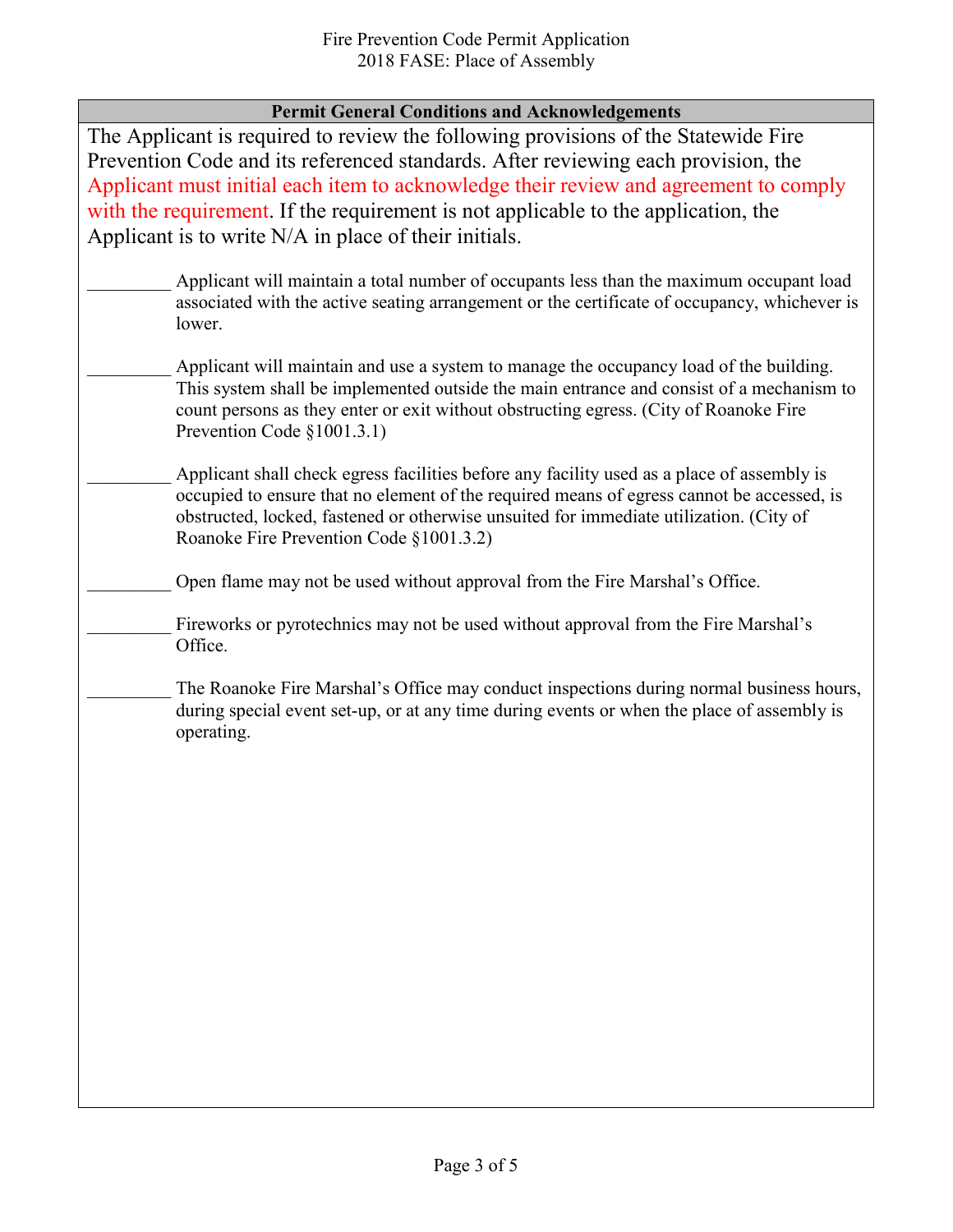### Fire Prevention Code Permit Application 2018 FASE: Place of Assembly

### **Permit Certification**

By my signature below, I hereby certify that I have read and examined this application and that all of the information contained therein is true and correct. Furthermore, I certify that the proposed operations will fully comply with the requirements contained in The Virginia Statewide Fire Prevention Code and any other related laws and /or Codes. I agree to indemnify, save harmless, and defend the City of Roanoke, its agents and employees, from all claims, damages, costs, expenses, and charges, including attorney's fees, which arise out of or by reason of these operations.

I acknowledge that if a permit is issued based on this application, it shall only be valid with in the building, facility, and/or location listed on this application for the specific date(s) and time(s) for which it is issued.

I acknowledge that approval of this application does not constitute permit issuance. Permit issuance does not occur until the completion of an on-site inspection by the Roanoke Fire Marshal's Office.

I acknowledge and understand that any violations of the Virginia Statewide Fire Prevention Code and/or the requirements of this permit may result in immediate permit suspension or revocation.

I agree to indemnify, save harmless, and defend the City of Roanoke, Virginia and its agents and employees from all claims, damages, costs, expenses, and charges, including attorney's fees, which arise out of or by reason of the activities associated with this permit.

| Name:             |       |  |
|-------------------|-------|--|
| <b>Signature:</b> | Date: |  |